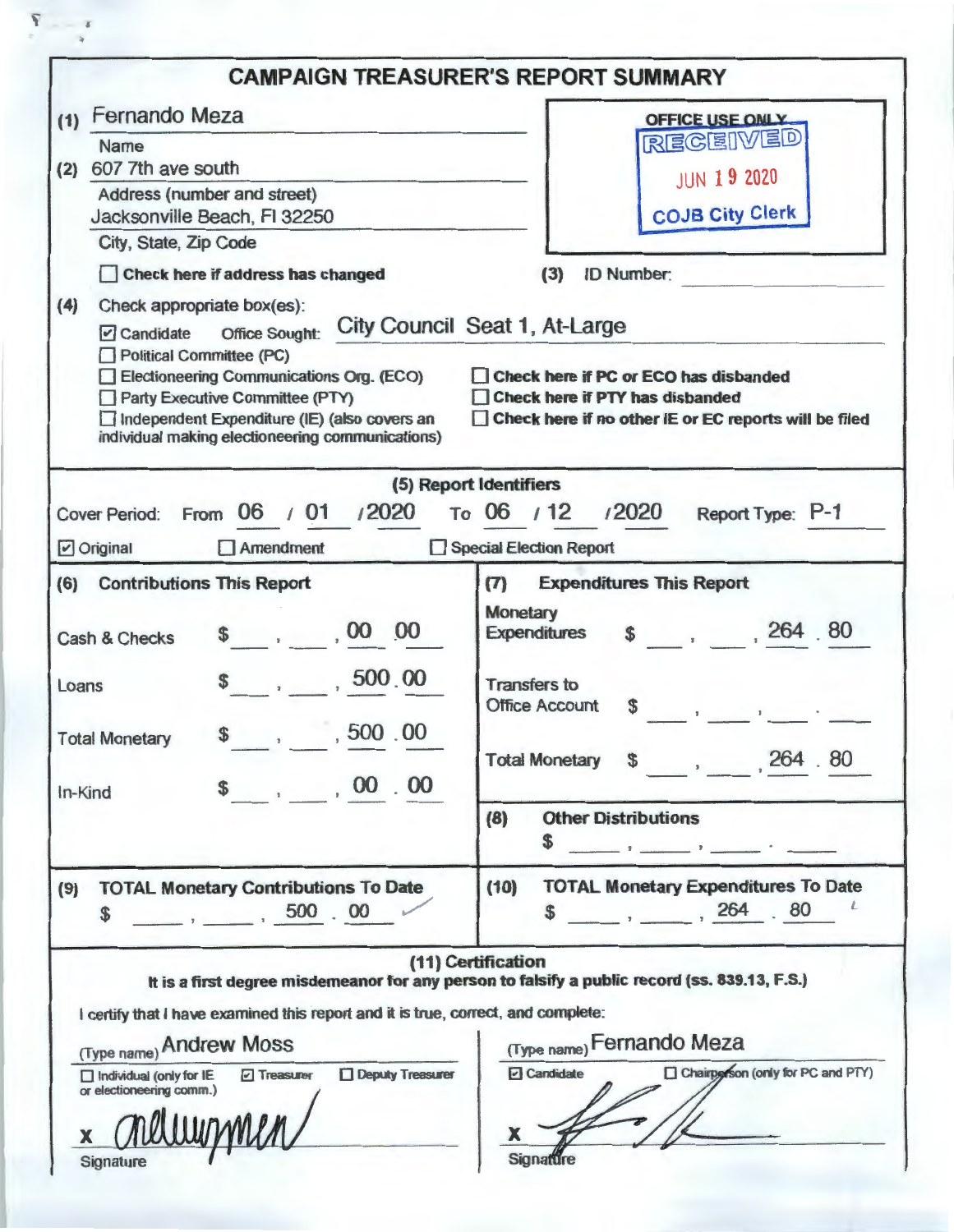| (1) Name TRANCMO MP2<br>(2) I.D. Number  |                                                                                                                                                                                                                                                                                                    |         |                                  |                             |                                |                   |                |
|------------------------------------------|----------------------------------------------------------------------------------------------------------------------------------------------------------------------------------------------------------------------------------------------------------------------------------------------------|---------|----------------------------------|-----------------------------|--------------------------------|-------------------|----------------|
|                                          | (3) Cover Period $\frac{1}{2}$ / $\frac{1}{2}$ / $\frac{1}{2}$ through $\frac{1}{2}$ / $\frac{1}{2}$ / $\frac{1}{2}$ / $\frac{1}{2}$ / $\frac{1}{2}$ / $\frac{1}{2}$ / $\frac{1}{2}$ / $\frac{1}{2}$ / $\frac{1}{2}$ / $\frac{1}{2}$ / $\frac{1}{2}$ / $\frac{1}{2}$ / $\frac{1}{2}$ / $\frac{1}{$ |         |                                  |                             |                                |                   |                |
| (5)<br>Date<br>(6)<br>Sequence<br>Number | (7)<br>Full Name<br>(Last, Suffix, First, Middle)<br>Street Address &<br>City, State, Zip Code                                                                                                                                                                                                     | Type    | (8)<br>Contributor<br>Occupation | (9)<br>Contribution<br>Type | (10)<br>In-kind<br>Description | (11)<br>Amendment | (12)<br>Amount |
|                                          | Le 108 1000 Fernando Mera                                                                                                                                                                                                                                                                          | $\zeta$ | GROCHOL                          | LOO                         |                                |                   |                |
|                                          |                                                                                                                                                                                                                                                                                                    |         |                                  |                             |                                |                   |                |
|                                          |                                                                                                                                                                                                                                                                                                    |         |                                  |                             |                                |                   |                |
|                                          |                                                                                                                                                                                                                                                                                                    |         |                                  |                             |                                |                   |                |
|                                          |                                                                                                                                                                                                                                                                                                    |         |                                  |                             |                                |                   |                |
|                                          |                                                                                                                                                                                                                                                                                                    |         |                                  |                             |                                |                   |                |
|                                          |                                                                                                                                                                                                                                                                                                    |         |                                  |                             |                                |                   |                |